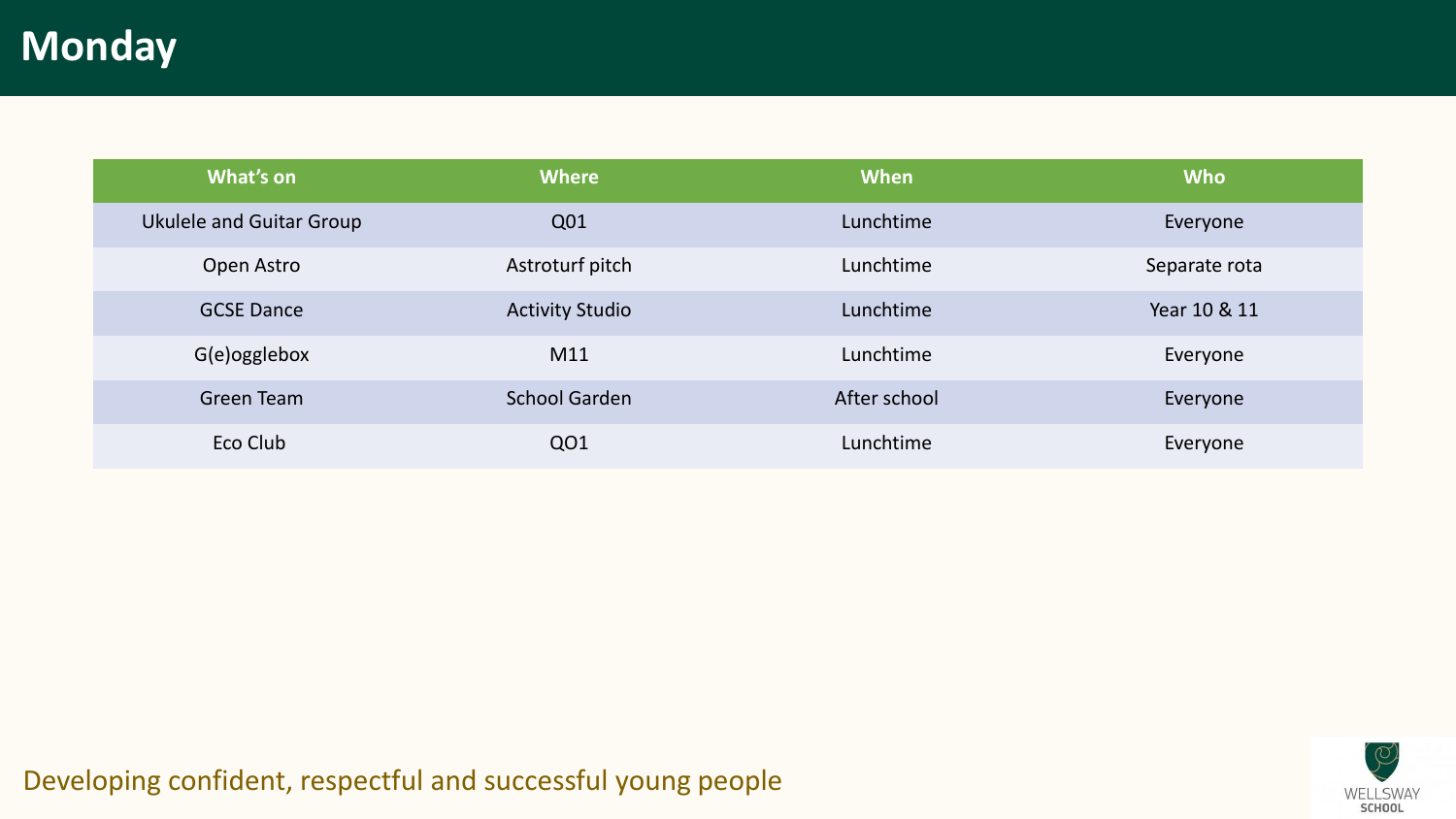## **Tuesday**

| What's on                   | <b>Where</b>       | When         | <b>Who</b>                    |
|-----------------------------|--------------------|--------------|-------------------------------|
| Mindfulness (week B)        | M13                | Lunchtime    | Year 12 & 13                  |
| Philosophy (week A)         | M13                | Lunchtime    | Year 10 & 11                  |
| Politics club (week A)      | <b>M08</b>         | Lunchtime    | Everyone                      |
| <b>Sports Ambassadors</b>   | Glastonbury        | Lunchtime    | Year 8 & 9 Sports Ambassadors |
| Open Astro                  | Astroturf pitch    | Lunchtime    | Separate rota                 |
| Year 7 Transition           | Glastonbury        | Lunchtime    | Year 7                        |
| Art & Design Club (week A)  | Q04                | Lunchtime    | Year 7 - 9                    |
| <b>Musical Theatre Club</b> | <b>Mendip Hall</b> | After school | Everyone                      |
| <b>Rounders</b>             | Field              | After school | Year $7 - 11$                 |
| Cricket                     | Field / Astro      | After school | Year 9 & 10                   |
| <b>Tennis</b>               | Courts             | After school | Year $7 - 11$                 |
| <b>Maths Extra</b>          | L <sub>19</sub>    | After school | Year 7 & 8                    |
| Maths Extra (week B)        | L25                | After school | Year 12 & 13                  |

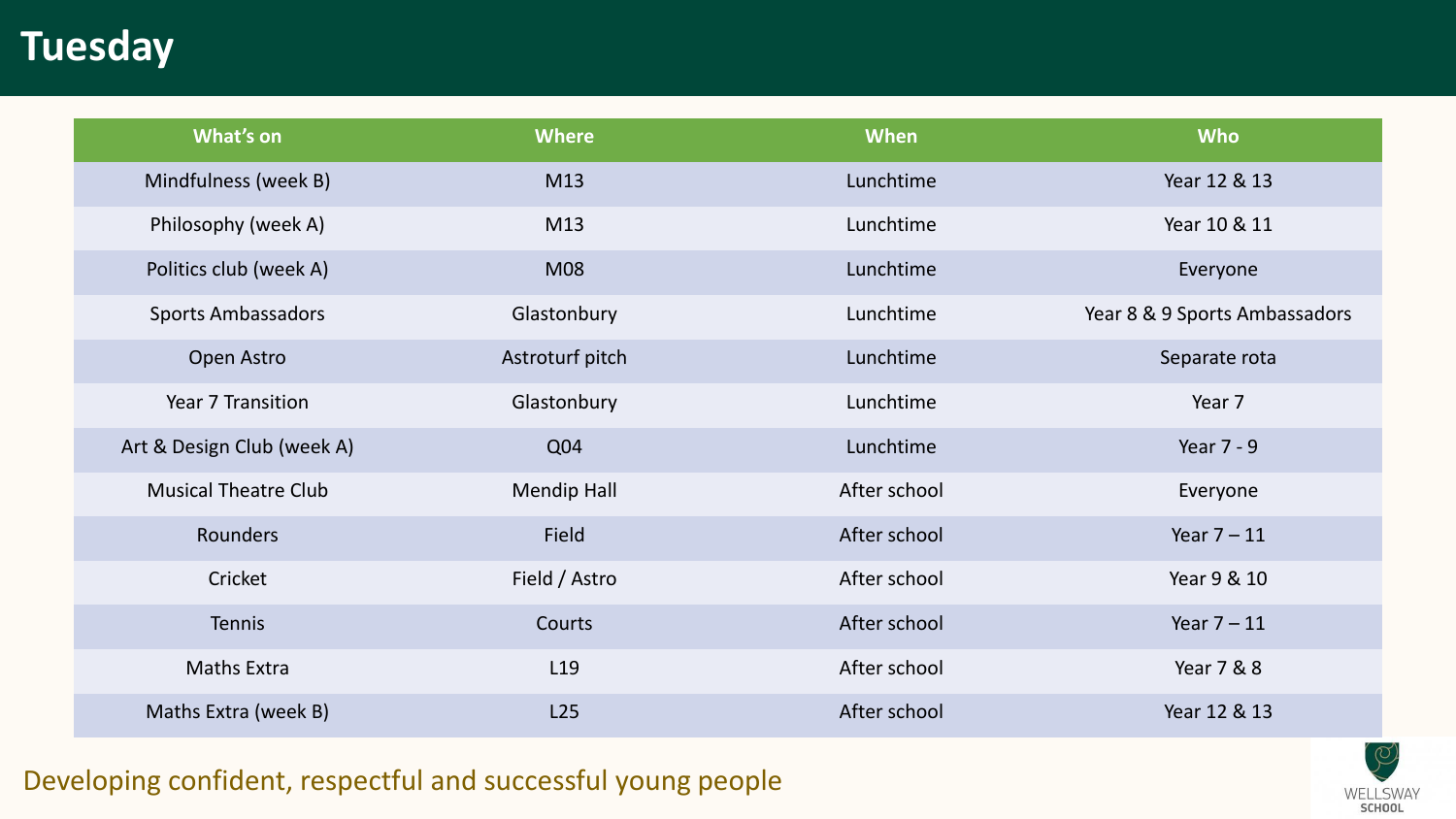# **Wednesday**

| What's on                                             | <b>Where</b>               | When         | <b>Who</b>                  |
|-------------------------------------------------------|----------------------------|--------------|-----------------------------|
| Orchestra                                             | M03                        | 8am-8.30am   | Year 7-13, grade 2 or above |
| <b>Politics Club</b>                                  | M08                        | Lunchtime    | <b>Year 7-11</b>            |
| Art & Design Club (week B)                            | Q04                        | Lunchtime    | Year $7 - 9$                |
| Journal Club (week B)                                 | <b>IKB</b> lecture theatre | Lunchtime    | Year 12 & 13                |
| Open Astro                                            | Astroturf pitch            | Lunchtime    | Separate rota               |
| <b>Sports Leaders</b>                                 | <b>Sports Hall</b>         | Lunchtime    | Year 10 Sports Leaders      |
| <b>Christian Union</b>                                | Library                    | Lunchtime    | Everyone                    |
| Folk Club - Grade 2 and above                         | M03                        | Lunchtime    | Everyone                    |
| Cricket                                               | Astro                      | After school | Years 7 and 8               |
| <b>KS3 Drama Club</b>                                 | Drama Studio               | After school | Year $7 - 9$                |
| <b>Maths Extra</b>                                    | L <sub>19</sub>            | After school | Year 9 - 11                 |
| Dungeons & Dragons<br>(+ other table-top games)       | C <sub>06</sub>            | After school | <b>Year 7-10</b>            |
| Soul and Funk Band - Grade 4 above (sax<br>and brass) | M03                        | After school | Everyone                    |
| <b>Rising Stars</b>                                   | Lansdown Hall              | After school | Year 7-9                    |

WELLSWAY SCHOOL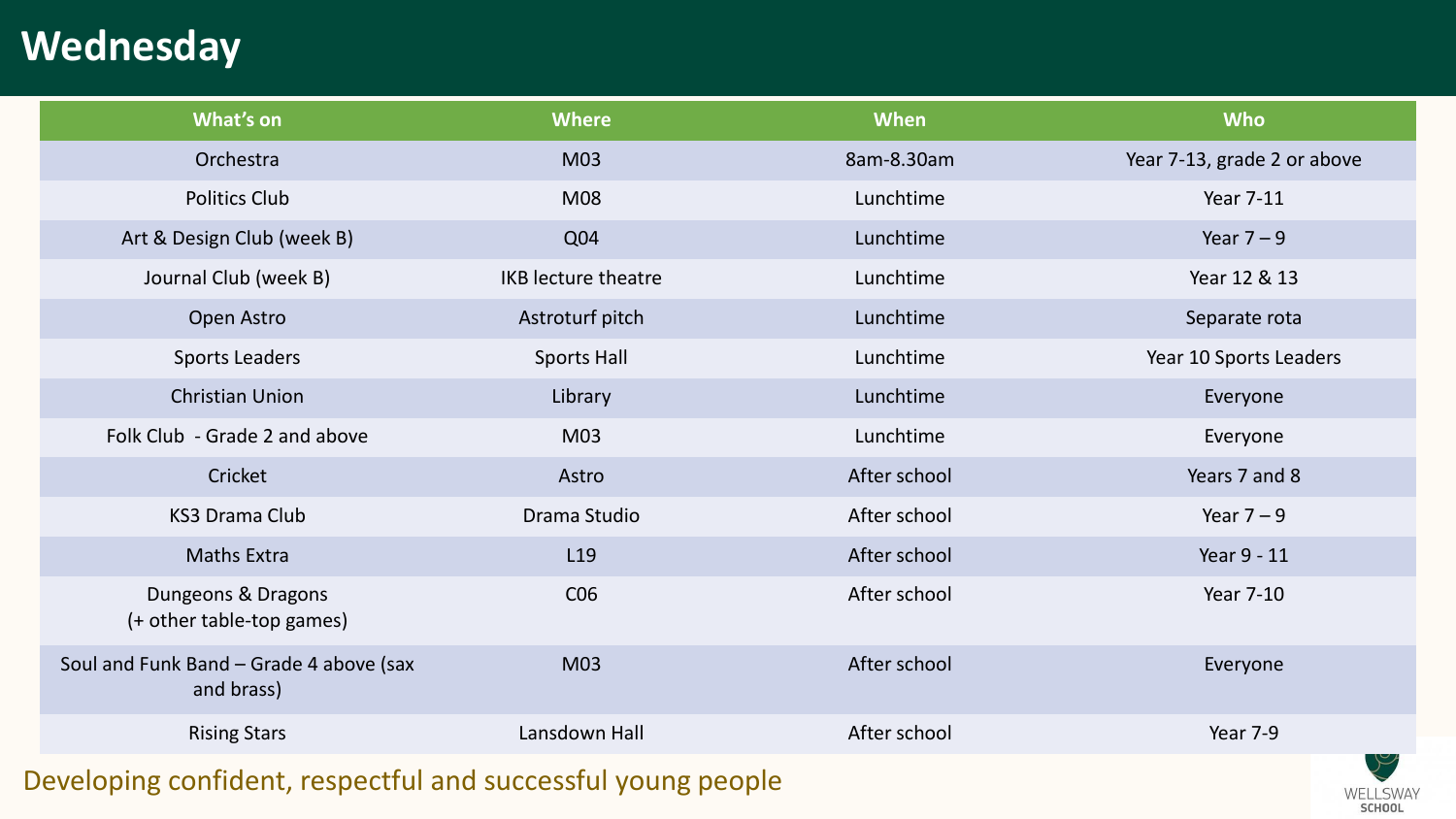## **Thursday**

| What's on                                       | <b>Where</b>           | When         | <b>Who</b>     |
|-------------------------------------------------|------------------------|--------------|----------------|
| Book Club (week A)                              | Library                | Lunchtime    | Year 7 & 8     |
| Book Club (week B)                              | Library                | Lunchtime    | Year $9 - 11$  |
| Politics club (week B)                          | <b>M08</b>             | Lunchtime    | Everyone       |
| Open Astro                                      | Astroturf pitch        | Lunchtime    | Separate rota  |
| Dance                                           | <b>Activity Studio</b> | Lunchtime    | Year $7 - 9$   |
| <b>Creative Writing</b>                         | P01                    | Lunchtime    | Everyone       |
| Dungeons & Dragons<br>(+ other table-top games) | C <sub>06</sub>        | After school | KS5            |
| <b>Athletics</b>                                | Field                  | After school | Everyone       |
| Football                                        | <b>Field</b>           | After school | Year $10 - 13$ |
| <b>Maths Extra</b>                              | L <sub>19</sub>        | After school | Year 9 - 11    |
| <b>English Extra</b>                            | L06                    | After school | Year 7 & 8     |
| Spanish                                         | CO <sub>3</sub>        | After school | Year 7-9       |
| <b>Futura Oratorio Choir</b>                    | M03                    | After school | Everyone       |
| <b>STEM</b>                                     | L30                    | After school | Year 7 & 8     |